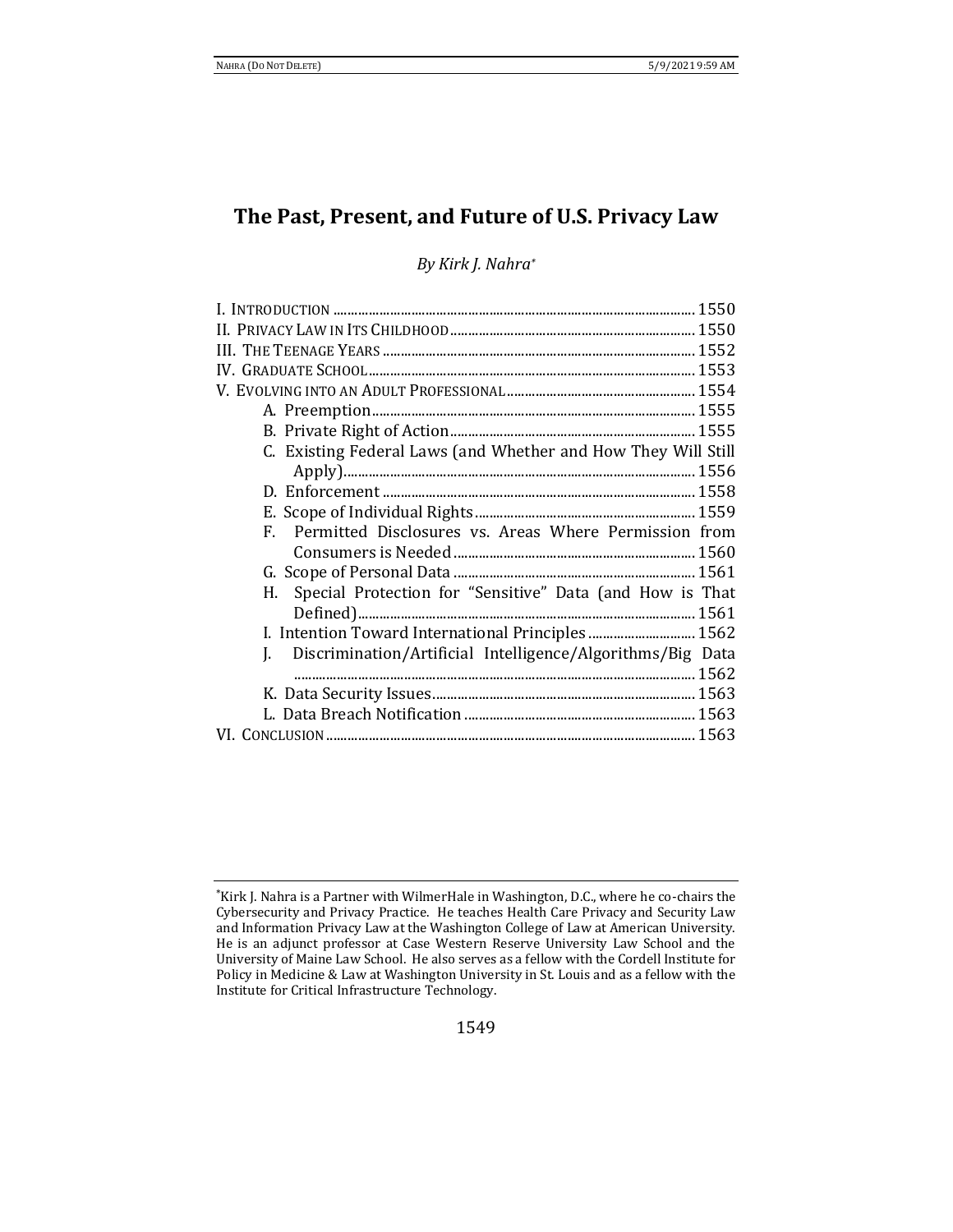#### I. INTRODUCTION

Despite its antecedents in one of the most widely cited law review articles of all time from more than 130 years ago,<sup>1</sup> modern United States privacy law is roughly twenty years old. Even though still in its relative infancy, privacy law is now everywhere. It affects the daily lives of almost everyone, virtually everywhere in the world. It has implications for virtually every company, in virtually every industry, in virtually every country in the world. And the substantive provisions of privacy law are changing and evolving in real-time, with major developments essentially every year (with a future overall U.S. national privacy law as the ultimate privacy pot of gold at the end of this legal rainbow). There are few court decisions, and a lot of open issues, as regulated entities struggle to understand and apply these relatively new provisions.

As part of this evolution, the legal structure for protecting privacy in appropriate ways is one of the defining debates of our society today, with no signs of slowing down in the foreseeable future. At the same time, privacy law (in its own development) is barely a young adult. Based on its childhood and teenage periods, what will privacy law grow into as it matures and becomes a responsible member of society? As we look toward a potential national privacy law, what are the governing principles and key issues for this future law?

### II. PRIVACY LAW IN ITS CHILDHOOD

A full history of privacy law is beyond the scope of any symposium article.2 Modern privacy law certainly can be traced in large part to the "Fair Information Practice Principles," derived from the Advisory Committee on Automated Personal Data Systems of the Department of Health, Education and Welfare in the 1970s, the Privacy Protection Study Commission under President Carter, and the Guidelines on the Protection of Privacy and Transborder Flows of Personal Data by the Committee of Ministers of the Organization for Economic Cooperation and Development in 1980.3 In terms of federal statutes, the Fair Credit

<sup>1</sup> Samuel D. Warren & Louis D. Brandeis, *The Right to Privacy*, 4 HARV. L. REV. 193 (1890). Shapiro and Pearse have identified this article as the second most-cited law review article of all time. *See* Fred R. Shapiro & Michelle Pearse, *The Most-Cited Law Review Articles of All Time*, 110 MICH. L. REV. 1483 (2012).

<sup>&</sup>lt;sup>2</sup> See generally DANIEL J. SOLOVE & PAUL SCHWARTZ, INFORMATION PRIVACY LAW (Rachel E. Barkow et al. eds., 7th ed. 2021); WILLIAM MCGEVERAN, PRIVACY AND DATA PROTECTION LAW (2016).

<sup>3</sup> *See* Fred H. Cate, *The Failure of Fair Information Practice Principles*, CONSUMER PROTECTION IN THE AGE OF THE INFO. ECON. (2006), https://papers.ssrn.com/sol3/ papers.cfm?abstract\_id=1156972; *see also* Woodrow Hartzog, *The Inadequate, Invaluable Fair Information Practices*, 76 MD. L. REV. 952 (2017).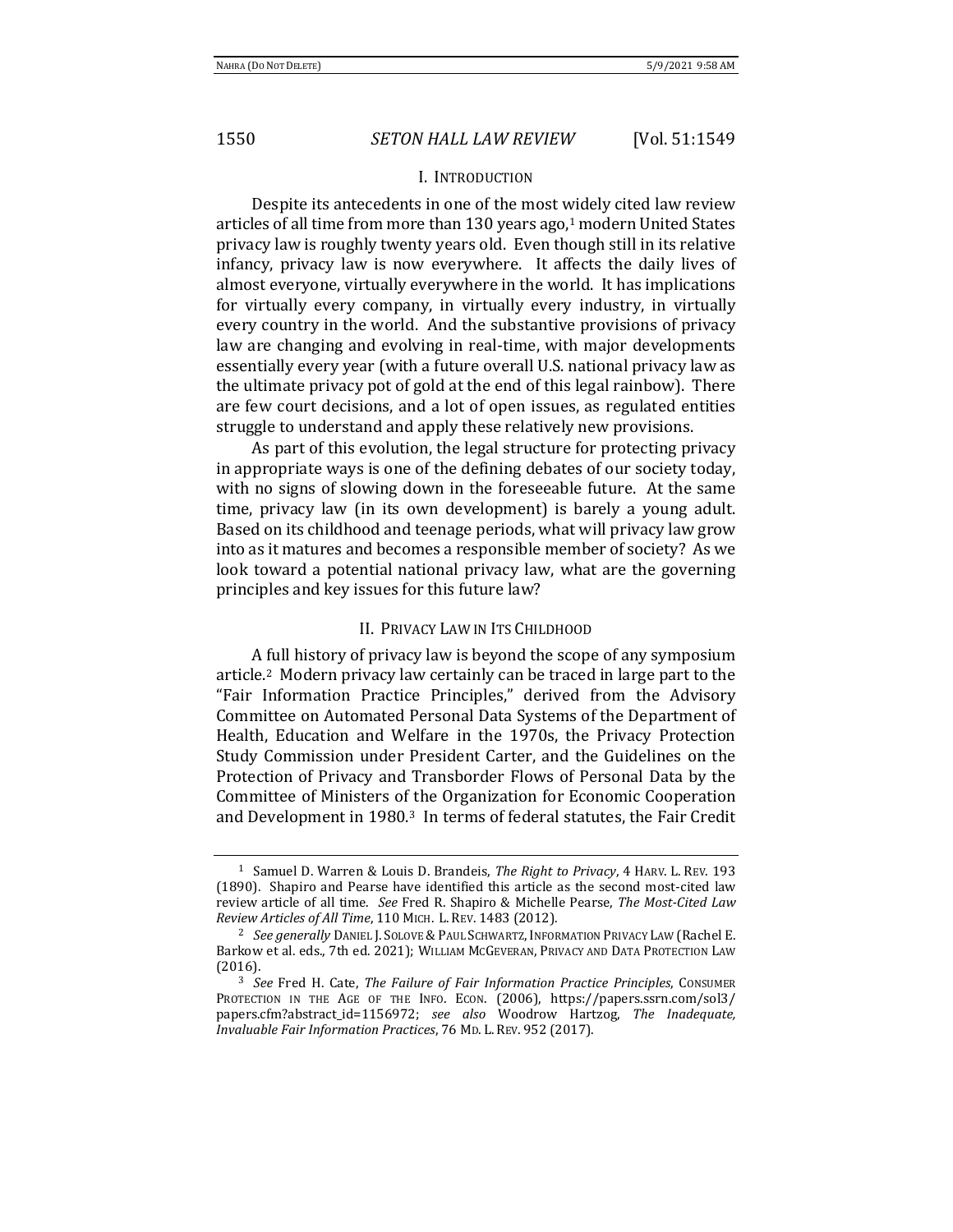Reporting Act, while not always considered a privacy law, implemented many of these principles (even before they were formally developed) when it was adopted in 1970.<sup>4</sup>

In terms of the true modern era, however, the core of modern U.S. privacy law begins in the mid-1990s, when Congress tried but failed to address privacy on the internet.<sup>5</sup> For the newly emerging privacy bar, privacy law became a relevant issue for big business (and big law firms) with the passage of the Gramm-Leach-Bliley Act in 1999 ("GLB").<sup>6</sup> This law—which was drafted primarily to modify Depression-era restrictions on the ability of financial institutions and insurers to cross industry lines—included specific privacy protections to protect the nonpublic financial information of financial institution consumers (primarily involving banks and insurance companies).7 At roughly the same time, the U.S. Department of Health and Human Services began drafting the privacy rules for the Health Insurance Portability and Accountability Act of 1996<sup>8</sup> ("HIPAA"), which were issued in final form in 2001 and required compliance for a broad variety of health care entities in 2003. GLB and HIPAA created some patterns that have dominated U.S. privacy law since then. These laws apply to limited categories of entities in a particular industry (financial institutions for GLB and health care "covered entities" for HIPAA). They created a federal baseline, with "stricter" state laws generally permitted. The relevant rules protected "consumers" of these entities. Both laws required distribution of privacy notices to these protected individuals and provided certain rights to individuals under these notices (if the individuals read the notices, understood them, and chose to take action).

<sup>4</sup> *See* Fair Credit Reporting Act, Pub. L. No. 91-508, §§ 601–622, 84 Stat. 1114, 1127–36 (1970).

<sup>5</sup> It did manage to pass the Video Privacy Protection Act to ward off reporters from seeking video rental records of elected officials and others. *See The Video Privacy Protection Act as a Model Intellectual Privacy Statute*, *in* DEVELOPMENTS IN THE LAW: MORE DATA, MORE PROBLEMS, 131 HARV. L. REV. 1766, 1767 (2018).

<sup>6</sup> Gramm-Leach-Bliley Act, Pub. L. 106-102, §§ 501–527, 113 Stat. 1338, 1436–50 (1999) (codified at 15 U.S.C. §§ 6801–6827).

<sup>7</sup> Title V, Subtitle A of GLB addresses the privacy of nonpublic personal information by financial institutions.

<sup>8</sup> Health Insurance Portability and Accountability Act of 1996, Pub. L. No. 104–191, sec. 261–264, §§ 1171–1179, 110 Stat. 1936, 2021 (amending Title XI of the Social Security Act by adding Part C, codified at 42 U.S.C. §§ 1320d–1320d–8).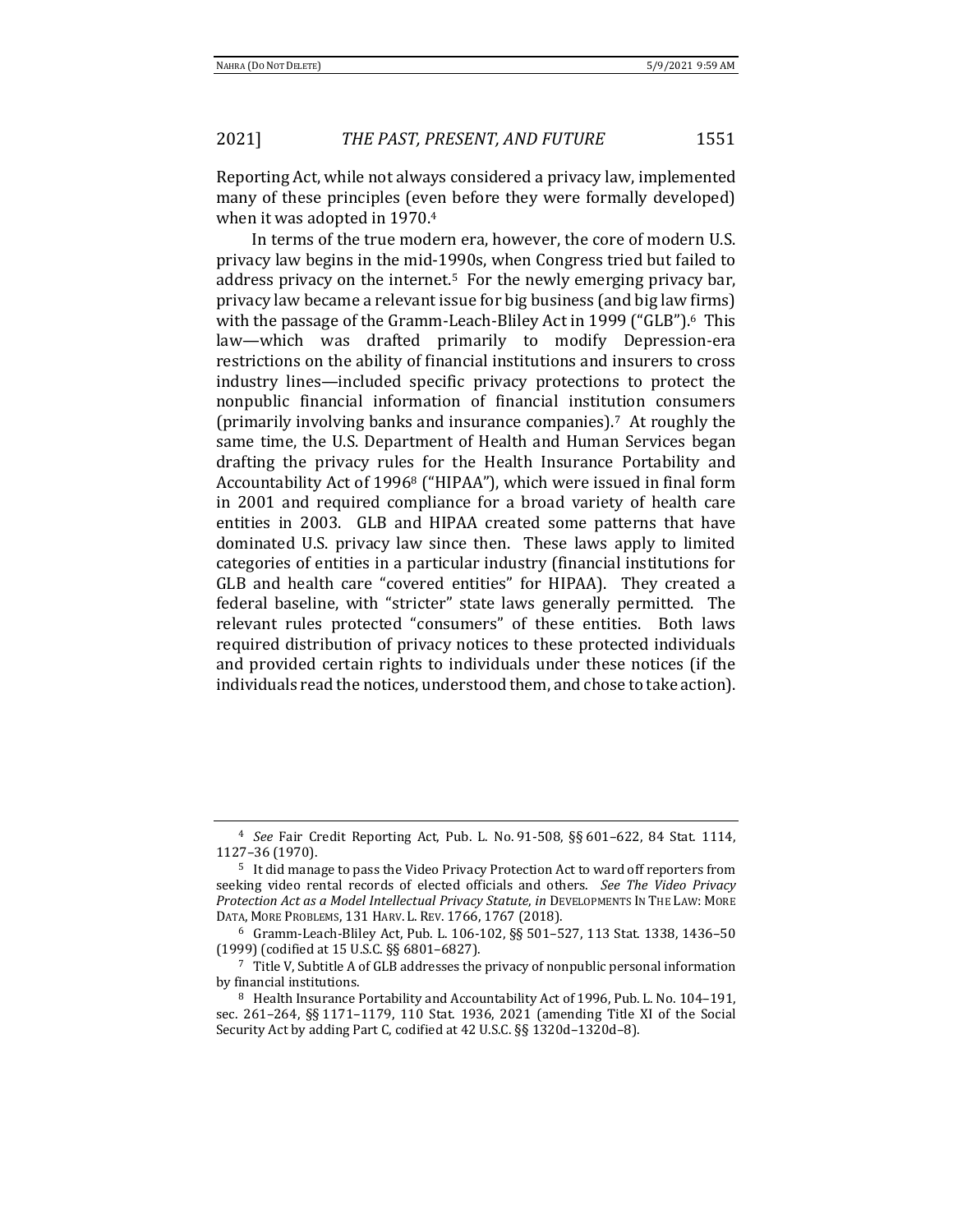#### III. THE TEENAGE YEARS

Once these initial steps went into effect, privacy law began to expand in various directions. Data security—the physical protection of personal information—began to be regulated by law. Both GLB and HIPAA include specific security requirements for the entities subject to these laws.<sup>9</sup> Some states started to enter this debate as well.<sup>10</sup>

A separate body of law emerged, beginning in California, related to notification of individuals in the event of a security breach. The groundbreaking California law<sup>11</sup> was passed in 2002. Currently, every state and the District of Columbia has its own version of this kind of law (with meaningful differences from state to state).<sup>12</sup>

Privacy laws also began to emerge around the world. The European Data Privacy Directive went into effect early in this process, in 1995.13 It was followed by the implementation of the General Data Protection Regulation ("GDPR") across the EU, with compliance beginning in 2018.14 To the extent there is a primary international model, GDPR provides a baseline for many laws in other countries. Significant privacy laws exist in many other countries, with new laws being added (e.g., Brazil in 2020) or considered (e.g., in India and China) regularly.<sup>15</sup>

In addition to laws regulating particular industries or particular kinds of "problems," laws also began to regulate certain practices involving personal data. This includes the Telephone Consumer Protection Act (the primary source of the popular "Do Not Call" list) and

<sup>9</sup> *See* Standards for Safeguarding Customer Information, 16 C.F.R. Part 314 (2002); 45 C.F.R. Part 160 (2000) and 45 C.F.R. Part 164, Subpart C (2003); William McGeveran, *The Duty of Data Security*, 103 MINN. L. REV. 1135, 1146–47 (2019).

<sup>10</sup> *See, e.g.,* Standards for the protection of personal information of residents of the Commonwealth, 201 MASS. CODE REGS. 17.01–04 (2009), https://www.mass.gov/ regulations/201-CMR-17-standards-for-the-protection-of-personal-information-ofresidents-of-the.

<sup>11</sup> CAL. CIV. CODE §§ 1798.29, 1798.82 (West 2020).

<sup>12</sup> *See Security Breach Notification Chart*, PERKINS COIE (June 2020), https://www.perkinscoie.com/en/news-insights/security-breach-notificationchart.html.

<sup>13</sup> Directive 95/46/EC of the European Parliament and of the Council of 24 October 1995 on the Protection of Individuals with Regard to the Processing of Personal Data and on the Free Movement of Such Data, 1995 O.J. (L 281) 31.

<sup>14</sup> Regulation (EU) 2016/679 of the European Parliament and of the Council of 27 April 2016 on the Protection of Natural Persons with Regard to the Processing of Personal Data and on the Free Movement of Such Data, and Repealing Directive 95/46/EC (General Data Protection Regulation), 2016 O.J. Article 3 (L. 119) 1 (EU) [hereinafter GDPR].

<sup>15</sup> *See generally Data Protection Laws of the World*, PERKINS COIE, https://www.dla piperdataprotection.com (last visited Mar. 6, 2021).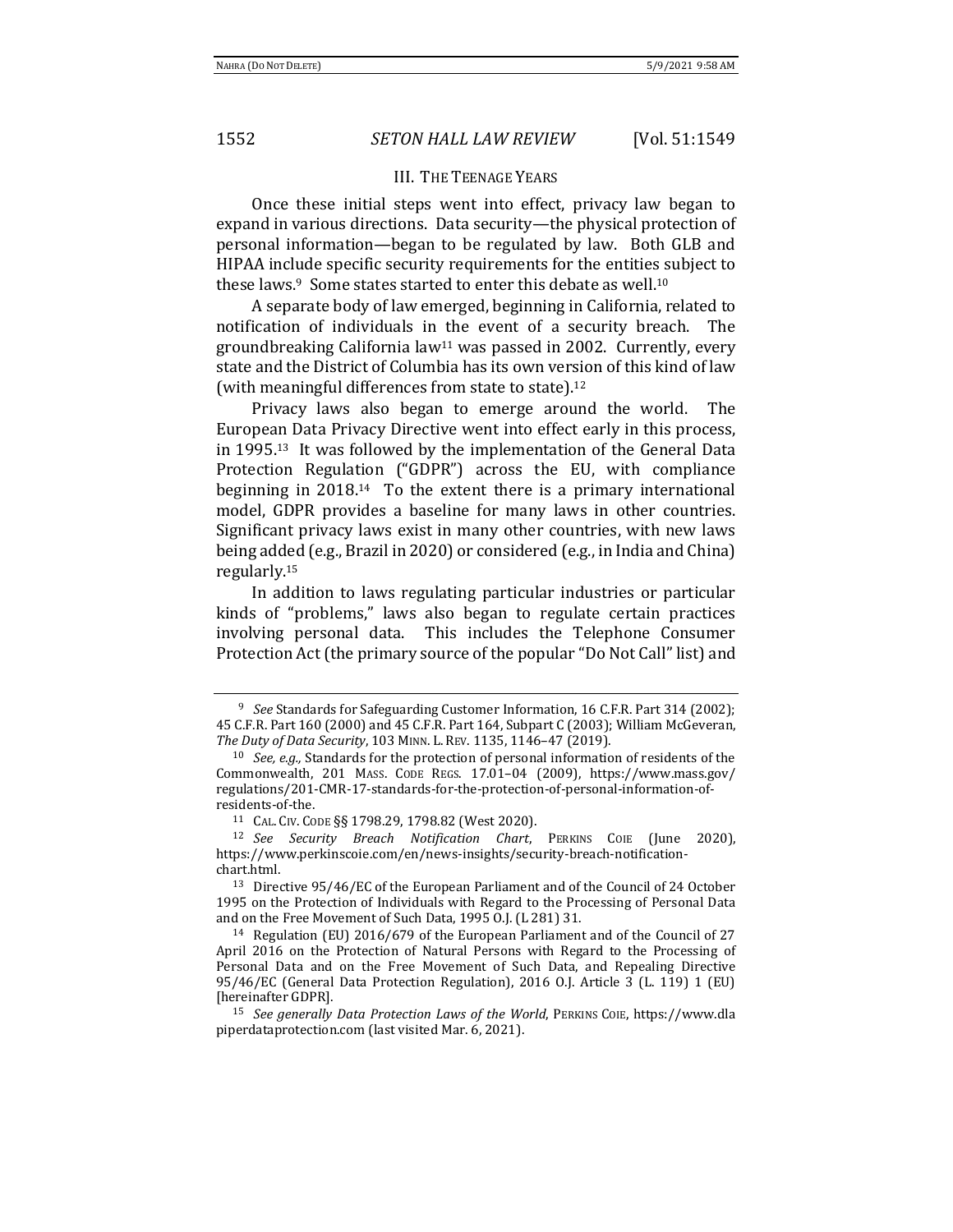the Controlling the Assault of Non-Solicited Pornography and Marketing (CAN-SPAM) Act, regulating email marketing.16 We also saw laws requiring specific kinds of website privacy notices.17 In addition, data related to children (meaning under the age of 13) also received special protection in the Children's Online Privacy Protection Act.<sup>18</sup>

### IV. GRADUATE SCHOOL

In the past few years, we have seen additional "second-level" privacy laws go into effect at both the state and federal levels. Illinois passed the Biometric Information Privacy Act ("BIPA"), which has become a leading source of privacy-related litigation.19 Other states are following with their own biometric laws. Some states are passing "HIPAA-like" or "HIPAA-lite" laws (although these laws are confusing and both duplicate HIPAA provisions for some entities and impose similar obligations for other entities).<sup>20</sup> The California Consumer Privacy Act (CCPA)<sup>21</sup> has become a primary source of compliance attention and focus from other legislatures through a groundbreaking "all-purpose" privacy law. This law has spawned a series of amendments, several versions of regulations, and a follow-on referendum that passed in California in November 2020, all for a law that went into effect on January 1, 2020.22 It also has led to a debate in

<sup>19</sup> *See, e.g.*, Rosenbach v. Six Flags Entm't Corp., 129 N.E.3d 1197 (Ill. 2019); Patel v. Facebook, Inc., 932 F.3d 1264 (9th Cir. 2019).

<sup>16</sup> Telephone Consumer Protection Act of 1991, Pub. L.

No. 102-243, § 3(a), 105 Stat. 2394 (codified at 47 U.S.C. § 227); Controlling the Assault of Non-Solicited Pornography and Marketing Act of 2003, Pub. L. No. 108-187, 117 Stat. 2699 (codified at 15 U.S.C. §§ 7701-13).

<sup>17</sup> California Online Privacy Protection Act of 2003, CAL. BUS.& PROF. CODE §§ 22575- 79 (West 2014) (even though website privacy notices have become a general best practice). California has long been a pioneer in privacy law, although many of its laws have not been implemented in other states. *See* Kirk J. Nahra, *What's Up With California?,* 3 BNA PRIVACY & SEC. L. 72, 72–74 (Jan. 19, 2004), http://www.ehcca.com/ presentations/HIPAA9/nahra\_h2.pdf.

<sup>18</sup> Children's Online Privacy Protection Act of 1998, Pub. L. No. 105–277, §§ 1301–1306, 112 Stat. 2681–728, 728–35 (codified at 15 U.S.C. §§ 6501–6505).

<sup>20</sup> Confidentiality of Medical Information Act, CAL. CIV. CODE §§ 56–56.37 (West 2021); Texas Medical Records Privacy Act, TEX. HEALTH & SAFETY CODE ANN. §§ 181.001–207 (West 2019).

<sup>21</sup> California Consumer Privacy Act of 2018, CAL. CIV. CODE §§ 1798.100–199, https://theccpa.org (containing original text plus legislative amendments to date).

<sup>22</sup> See CALIFORNIA CONSUMER PRIVACY ACT, 2018 Cal. Legis. Serv. Ch. 55 (A.B. 375) (WEST) (version of the CCPA that passed the California legislature in 2018); Cal. Civ. Code §§ 1798.00-1798.199 (version of the CCPA currently enacted into law); 11 CCR §§ 999.300-999.337 (implemented CCPA regulations by the California Attorney General's office); Proposition 24 (California Privacy Rights Act) (Nov. 3, 2020), available at https://www.oag.ca.gov/system/files/initiatives/pdfs/19-0021A1%20%28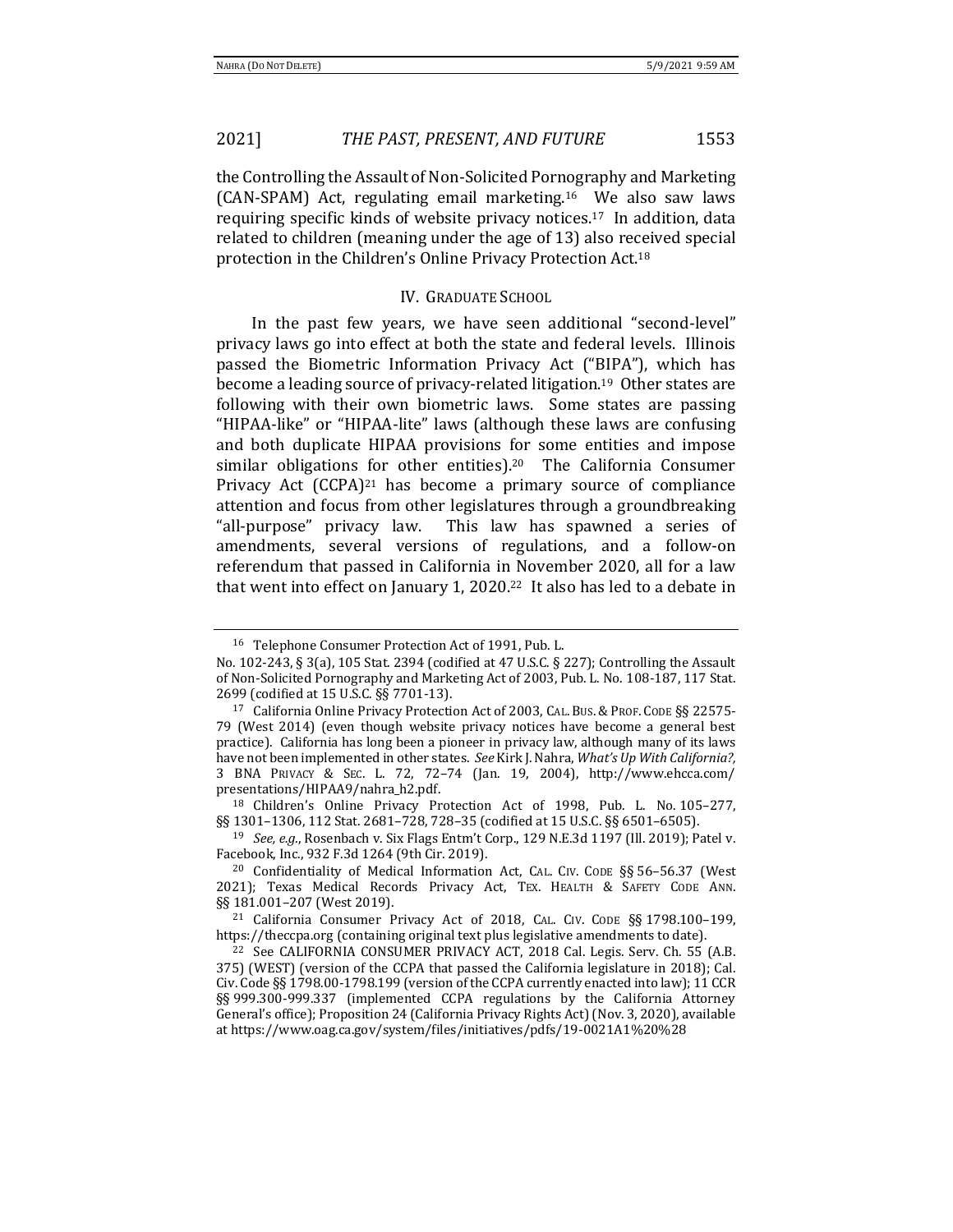states across the country about their own state laws, although (as of the drafting of this article) no other states have passed a comprehensive privacy law since then.23 One result of these laws is increased complexity of the regulatory structure, with potentially negative implications for businesses attempting to comply and for consumers trying to understand their rights.

Then COVID-19 hit. Attention to broader privacy laws at the state and federal levels ceased. And COVID-19 raised a variety of new issues for debate in the overall privacy context, making the overall discussion even more complicated.<sup>24</sup>

#### V. EVOLVING INTO AN ADULT PROFESSIONAL

Despite the volume of privacy laws in the United States, there is widespread criticism of the current privacy structure. The EU has not found the U.S. Privacy system to be "adequate," meaning that there are real challenges to the transfer of data from the EU to the U.S. The notice and choice approach has failed.25 The fair information practices themselves have failed.26 There are growing gaps in the regulation of personal data by sector, as the industries defined (for example) by HIPAA and GLB have expanded beyond the lines drawn by the legislature.27 There are increasing regulatory challenges for businesses and growing confusion for consumers.

Consumer%20Privacy%20-%20Version%203%29\_1.pdf (ballot initiative that further amended the CCPA).

<sup>&</sup>lt;sup>23</sup> Some examples of state proposals include: Press Release, Shelley Kloba, Wash. State Rep., People's Privacy Act Introduced in Washington State House of Representatives (Feb. 1, 2021) (on file with author); Press Release, Okla. House of Reps., Bipartisan Data Privacy Legislation Filed (Jan. 20, 2021) (on file with the Okla. State Leg.); H.B. 2307, 2021 Sess. (Va. 2021) (Virginia Consumer Data Protection Act).

<sup>24</sup> Kirk Nahra, *The Pandemic and the Evolution of Health Care Privacy*, INT'L ASS'N OF PRIVACY PROF'LS (May 6, 2020), https://iapp.org/news/a/the-pandemic-and-theevolution-of-health-care-privacy.

<sup>&</sup>lt;sup>25</sup> Professor Woodrow Hartzog, for example, has called the notice and choice model "irreparably broken," because the control it promises users is "an illusion" and the "dizzying array of switches, delete buttons, and privacy settings" is "overwhelming." *Policy Principles for a Federal Data Privacy Framework in the United States: Hearing Before the S. Comm. on Commerce, Sci., & Transp.*, 116th Cong. 3–4 (2019) (statement of Woodrow Hartzog, Professor of Law & Computer Science, Northeastern University).

<sup>26</sup> *See generally* Fred H. Cate, *The Failure of Fair Information Practice Principles*, *in* CONSUMER PROTECTION IN THE AGE OF THE 'INFORMATION ECONOMY' 343 (Jane K. Winn ed., 2006); Woodrow Hartzog, *The Inadequate, Invaluable Fair Information Practices*, 76 MD. L. REV. 952 (2017).

<sup>27</sup> *See, e.g.*, Kirk Nahra, *Moving Toward a New Health Care Privacy Paradigm*, (November 2014), https://www.healthit.gov/sites/default/files/facas/PSWG\_ Background\_Kirk\_Nahra\_Health\_Care\_Privacy\_Paradigm\_2014-12-08.pdf; *The Data Will* 

*See You Now*, ADA LOVELACE INST. (2020).; U.S. DEP'T OF HEALTH AND HUMAN SERVICES,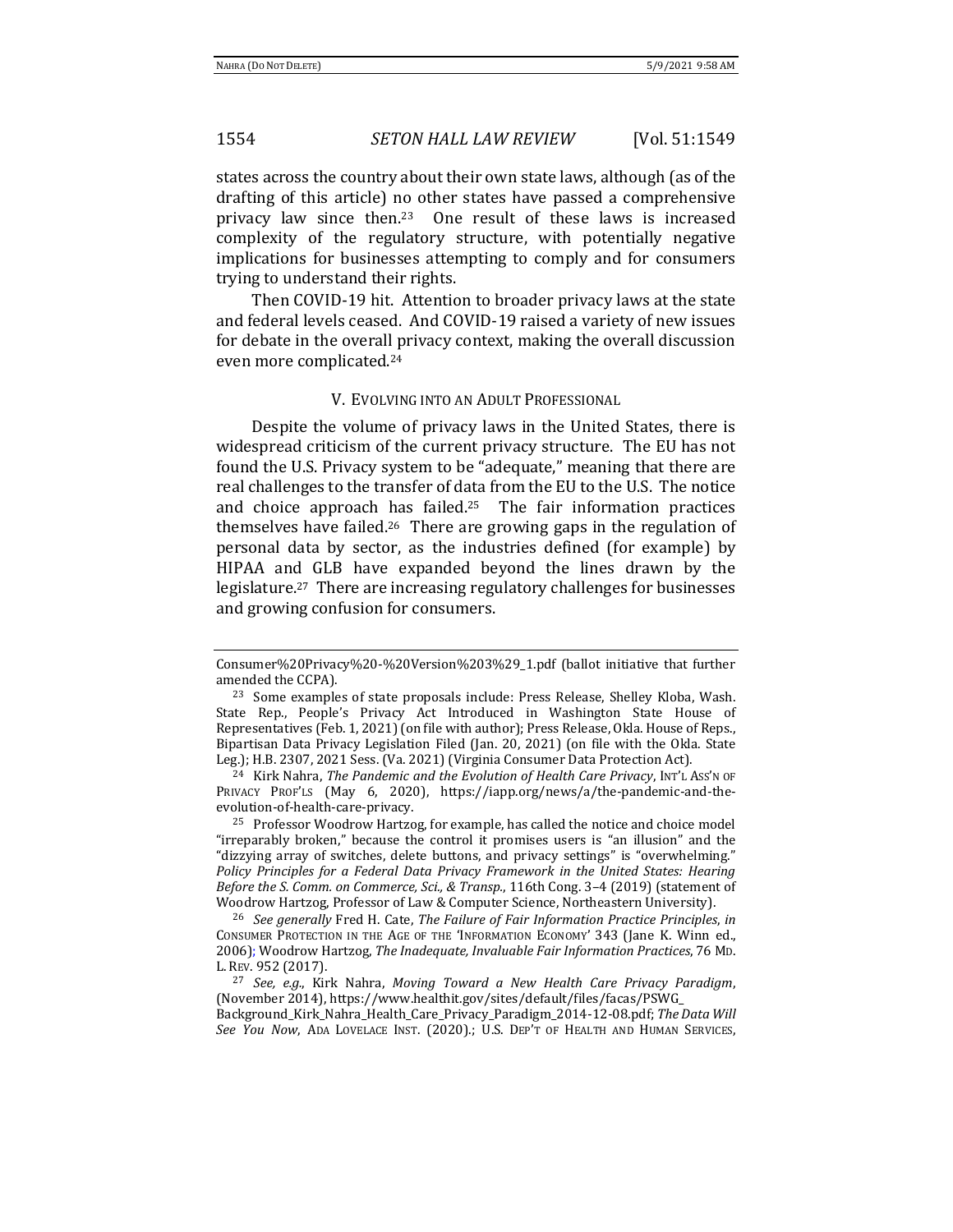So where do we go from here?

The CCPA has kicked off a meaningful debate about state privacy law—but there is little to show for this debate (yet). While we can expect other states to follow California's lead (even if not the overall approach of the CCPA and its younger sibling, the California Privacy Rights Act),<sup>28</sup> this debate and meaningful progress have been slow.

The federal debate also is moving along, slowly but steadily. We have seen a variety of proposed bills, Congressional hearings, industry and advocacy group white papers, and position statements, all of which are intended to influence an eventual national privacy law. When thinking about this law, what are the key issues to be discussed and included in this law?

### A. *Preemption*

Preemption of state law has become topic one in the current debate about a national law. The question is whether the federal law will create only a baseline minimum standard, while allowing state law to provide greater protection for individual privacy, or whether the federal law will take the place of all state laws.<sup>29</sup> For corporate America, this is an enormously important issue. At this point, there are meaningful partisan differences on this issue, with Democrats generally allowing state law to provide greater rights and Republicans favoring a single federal standard.<sup>30</sup>

### B. *Private Right of Action*

The second critical issue that has been occupying a meaningful portion of the national debate involves whether there will be a private cause of action for violations of the federal law. Democrats lean toward permitting a private cause of action, and Republicans do not generally support one. There are a variety of "intermediate" possibilities here, including providing a private right of action only in specific, defined situations, allowing state Attorneys General to enforce the privacy law

*Examining Oversight of the Privacy & Security of Health Data Collected by Entities Not Regulated by HIPAA* (June 2016).

<sup>28</sup> The California Privacy Rights Act of 2020 (amending Cal. Civ. Code §§ 1798.100-199.100 (2018)).

<sup>29</sup> *See* Cameron F. Kerry & John B. Morris Jr., *Preemption: A Balanced National Approach to Protecting All Americans' Privacy*, THE BROOKINGS INST. (June 29, 2020), https://www.brookings.edu/blog/techtank/2020/06/29/preemption-a-balancednational-approach-to-protecting-all-americans-privacy.

<sup>30</sup> Peter Swire & Pollyanna Sanderson, *A Proposal to Help Resolve Federal Privacy Preemption*, INT'L ASS'N OF PRIVACY PROF'LS (Jan. 13, 2020), https://iapp.org/news/a/aproposal-to-help-resolve-federal-privacy-preemption.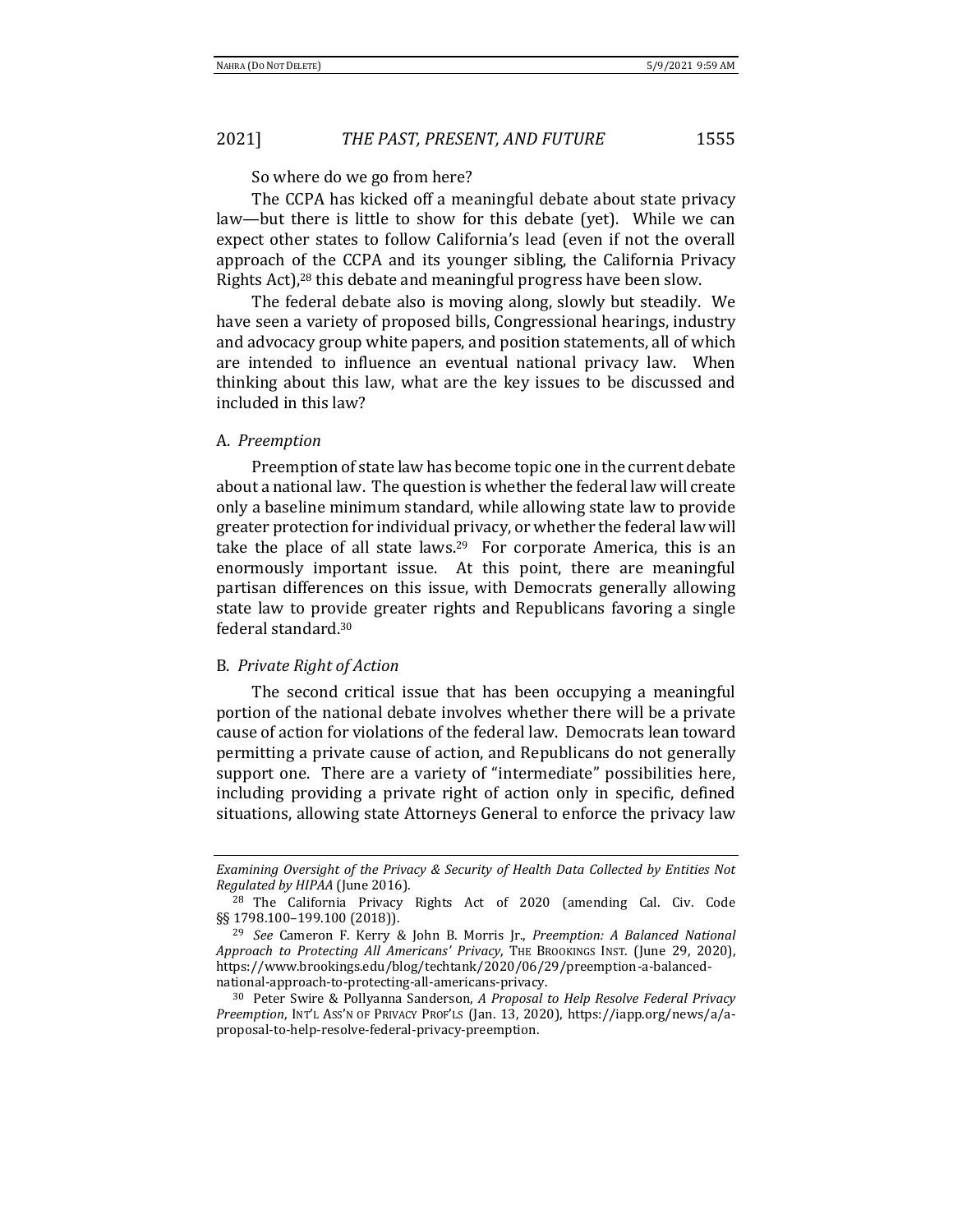as well (which may help navigate both this issue and the preemption issue), only permitting claims for damages in specific situations, or not permitting class action claims.<sup>31</sup>

## C. *Existing Federal Laws (and Whether and How They Will Still Apply)*

Preemption and a private cause of action have taken up most of the oxygen in the national debate to date. This means that most of the substance of a national law remains up for debate. In this regard, one critical question involves how a new federal privacy law will treat the existing federal privacy laws, both those involving specific sectors and those involving particular practices.

The health care example is illustrative. The HIPAA privacy and security rules address privacy and security protections for certain defined elements of the health care system (mainly the activities of health care providers and health insurers). There has been tremendous growth in recent years in the creation and collection of "non-HIPAA" health data, gathered by entities outside the reach of the HIPAA statute. At the same time, there has been an enormous expansion in the use by the health care industry of "non-health" data—elements such as income, marital status, voting patterns, shopping habits, and television habits—for a variety of health care purposes. This has created meaningful gaps in the protection of true health information, and blurred lines between health and non-health data.

The effort at the state level to address these issues has been problematic. Some state laws<sup>32</sup> create state versions of the HIPAA rules—with overlaps in coverage and expanded coverage in vague settings where the expansion may make little sense.

<sup>31</sup> *See generally* Cameron F. Kerry & John B. Morris Jr., *In Privacy Legislation, a Private Right of Action is Not an All-or-Nothing Proposition*, THE BROOKINGS INST. (July 7, 2020), https://www.brookings.edu/blog/techtank/2020/07/07/in-privacylegislation-a-private-right-of-action-is-not-an-all-or-nothing-proposition; Joseph Jerome, *Private Right of Action Shouldn't be a Yes-No Proposition in Federal US Privacy Legislation*, INT'L ASS'N OF PRIVACY PROF'LS (Oct. 3, 2019), https://iapp.org/news/a/ private-right-of-action-shouldnt-be-a-yes-no-proposition-in-federal-privacylegislation.

<sup>32</sup> *See supra* note 20.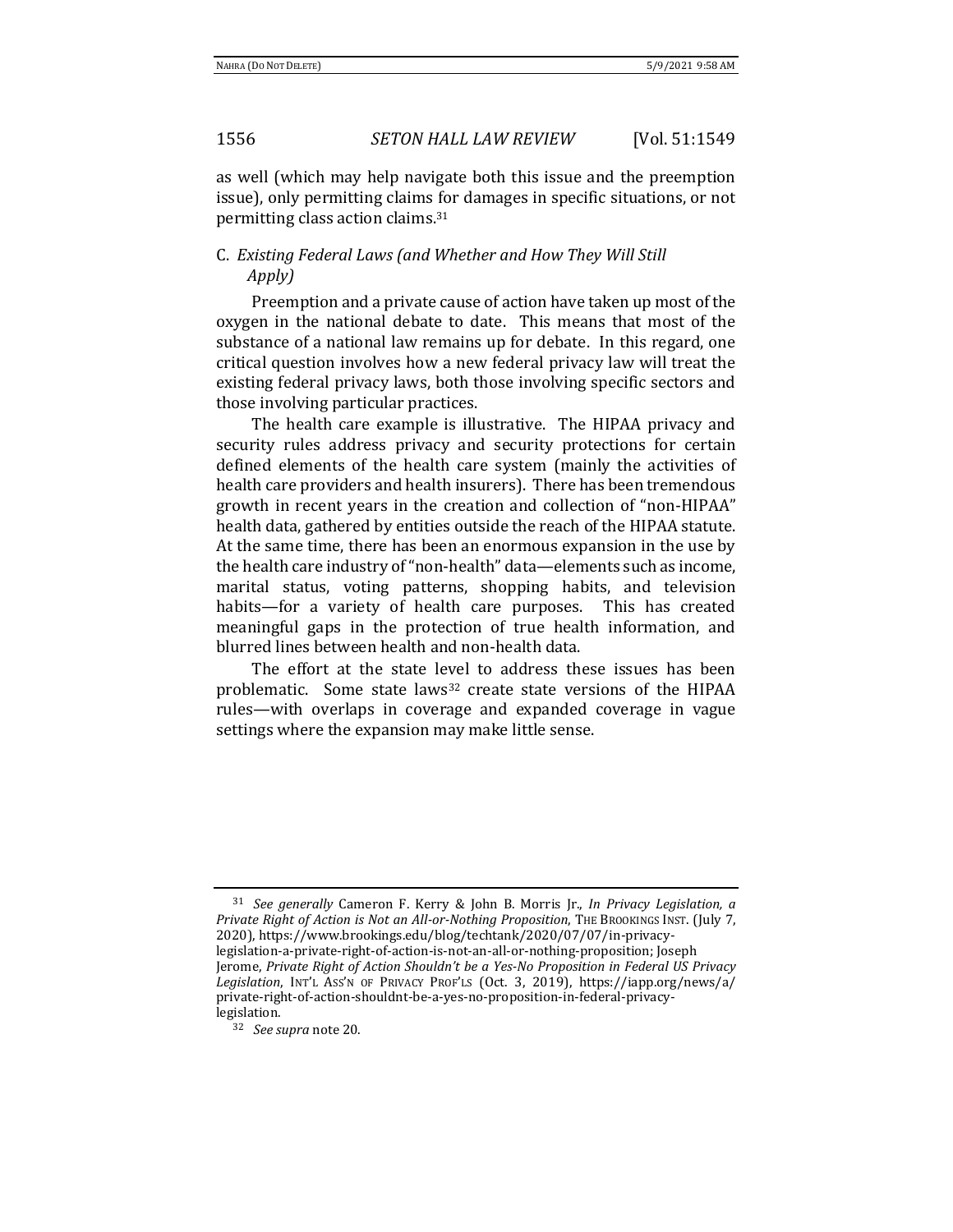The CCPA took a different approach. Despite being viewed as an "all-purpose" privacy law, the health care information of California residents is covered by at least six different regulatory structures:

- 1. HIPAA protected information (generally exempted from CCPA);
- 2. CMIA covered companies/information (generally exempted from CCPA);
- 3. Common Rule/Clinical research data (generally exempted from CCPA);
- 4. CCPA—covers health information if it is not otherwise exempted;
- 5. but CCPA does not cover health data held by nonprofits;
- 6. and CCPA does not generally cover health data held by employers about their employees.

The resulting structure in California appears to be a "lose-lose"—companies must navigate regulatory lines that have little to do with actual behavior, and consumers have no realistic way to understand these very different structures.

The approach taken in Europe under the GDPR provides an alternative model. All data is protected in virtually all settings—including health information—regardless of who holds it. True health data is treated as "sensitive" data—along with other sensitive data categories, including data consisting of racial or ethnic origin, political opinions, religious or philosophical beliefs, trade union membership, genetic data, biometric data, data concerning health, or data concerning a natural person's sex life or sexual orientation—and receives additional protections with this status. But the nuance present in the HIPAA rules—which is designed to balance a variety of goals and interests, and to generally protect privacy while at the same time permitting the health care system to work effectively—is entirely absent in GDPR. That makes GDPR an alternative, but it is not really a better model if the goal is better privacy and a working health care system.

Accordingly, this question of how to address these existing laws is tremendously important. They could be supplemented or replaced, or the currently covered entities could simply be left alone.<sup>33</sup>

<sup>33</sup> *See* Kirk J. Nahra, *Healthcare in the National Privacy Law Debate*, AMERICAN BAR ASS'N (Dec. 5, 2019); Kirk J. Nahra, *The New HIPAA NPRM—The Latest and Greatest in the Evolution of the HIPAA Privacy Rule*, AMERICAN HEALTH L. ASS'N HEALTH L. WKLY (December 18, 2020) (discussing how the HIPAA rules may need modification to address health care system evolution).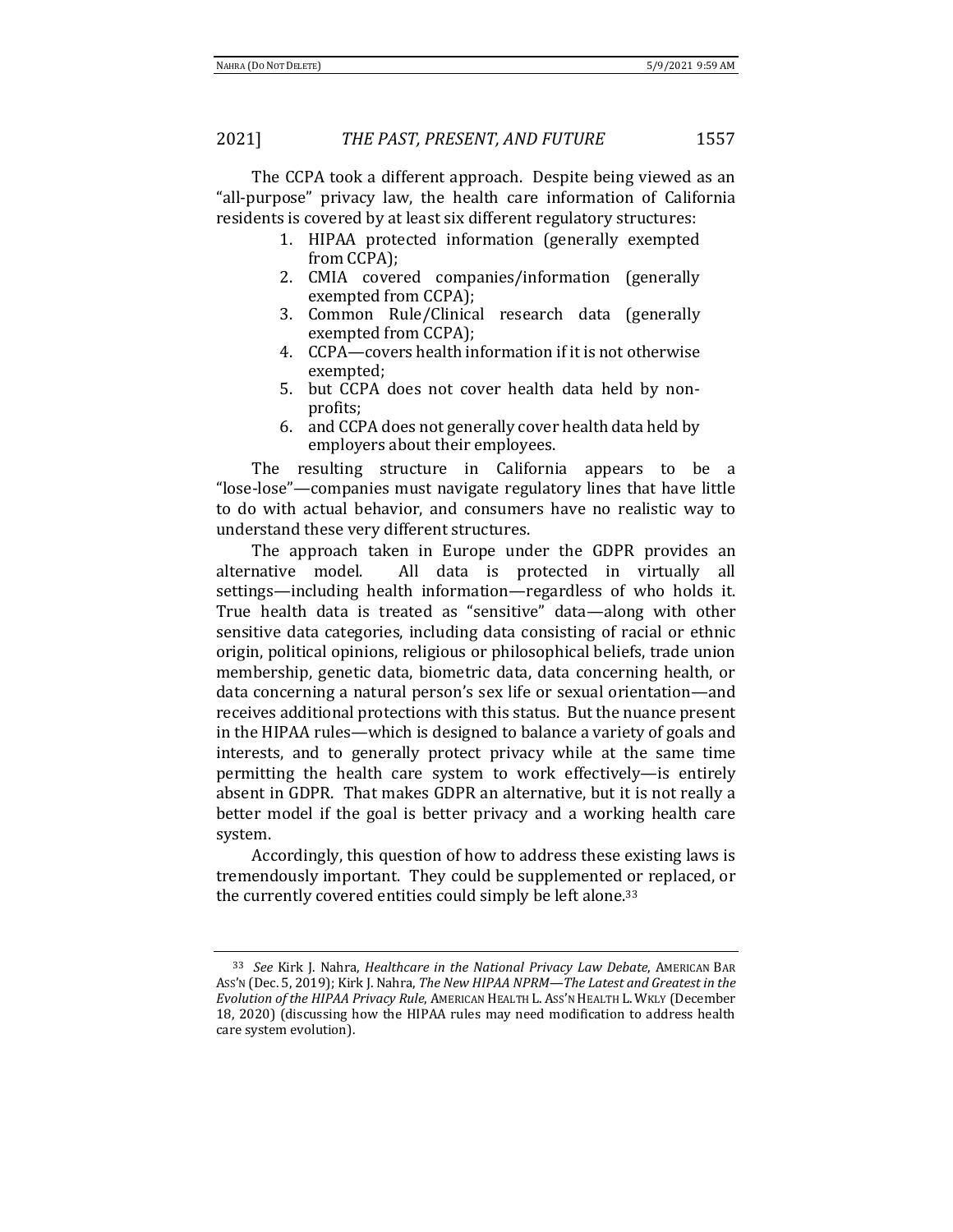#### D. *Enforcement*

Enforcement of U.S. privacy law currently is dispersed across a wide number of government agencies. Many of the laws designate a specific enforcement agency. For example, the U.S. Department of Health and Human Services' Office for Civil Rights is the primary enforcement agency for HIPAA. Various federal agencies with defined regulatory authority enforce the Gramm-Leach-Bliley Act (along with state insurance departments for insurers not subject to federal law). State attorney generals have broad enforcement authority over privacy and security in general, both through specific laws, like data breach notification laws, and through their general authority over consumer protection. The U.S. Department of Justice often has criminal authority in particularly egregious situations.

In addition to specific agencies, the Federal Trade Commission (FTC) has a "catch-all" authority on privacy and security practices. The basic consumer-protection statute enforced by the FTC is Section 5(a) of the FTC Act, which prohibits unfair or deceptive acts or practices in or affecting commerce. Generally, misrepresentations or deceptive omissions of material fact constitute deceptive acts or practices and are thus prohibited by Section 5(a) of the FTC Act. Also, acts or practices are deemed unfair under Section 5 of the FTC Act if they cause, or are likely to cause, substantial injury to consumers that consumers cannot reasonably avoid themselves and that is not outweighed by countervailing benefits to consumers or the competition. The FTC has acted in multiple cases involving data security and conducts a wide range of investigations into privacy practices across industries.<sup>34</sup>

Despite its range of activities, the FTC has various meaningful limitations on its actions. The statute—enacted in 1914—obviously was not directed to privacy and security concerns. In addition, as a broad generalization, the FTC typically does not have authority to issue fines in the first instance under Section 5; rather, the "typical" FTC settlement involves an agreement to engage in the behavior that the FTC believes should be in place in any event, such as an agreement to implement a reasonable and appropriate security program.<sup>35</sup> Some FTC

<sup>34</sup> *See generally* Daniel J. Solove & Woodrow Hartzog, *The FTC and the New Common Law of Privacy*, 114 COLUM. L. REV. 583 (2014).

<sup>35</sup> *See, e.g.*, *In re* Uber Technologies Inc., FTC Decision and Order (Docket No. C-4662), Oct. 25, 2018 (requiring the company to "establish and implement, and thereafter maintain, a comprehensive privacy program that is reasonably designed to (1) address privacy risks related to the development and management of new and existing products and services for consumers, and (2) protect the privacy and confidentiality of [personal information]"); In the Matter of Lightyear Dealer Technologies, FTC Decision and Order (Docket No. C-4687), Sep. 6, 2019 (preventing the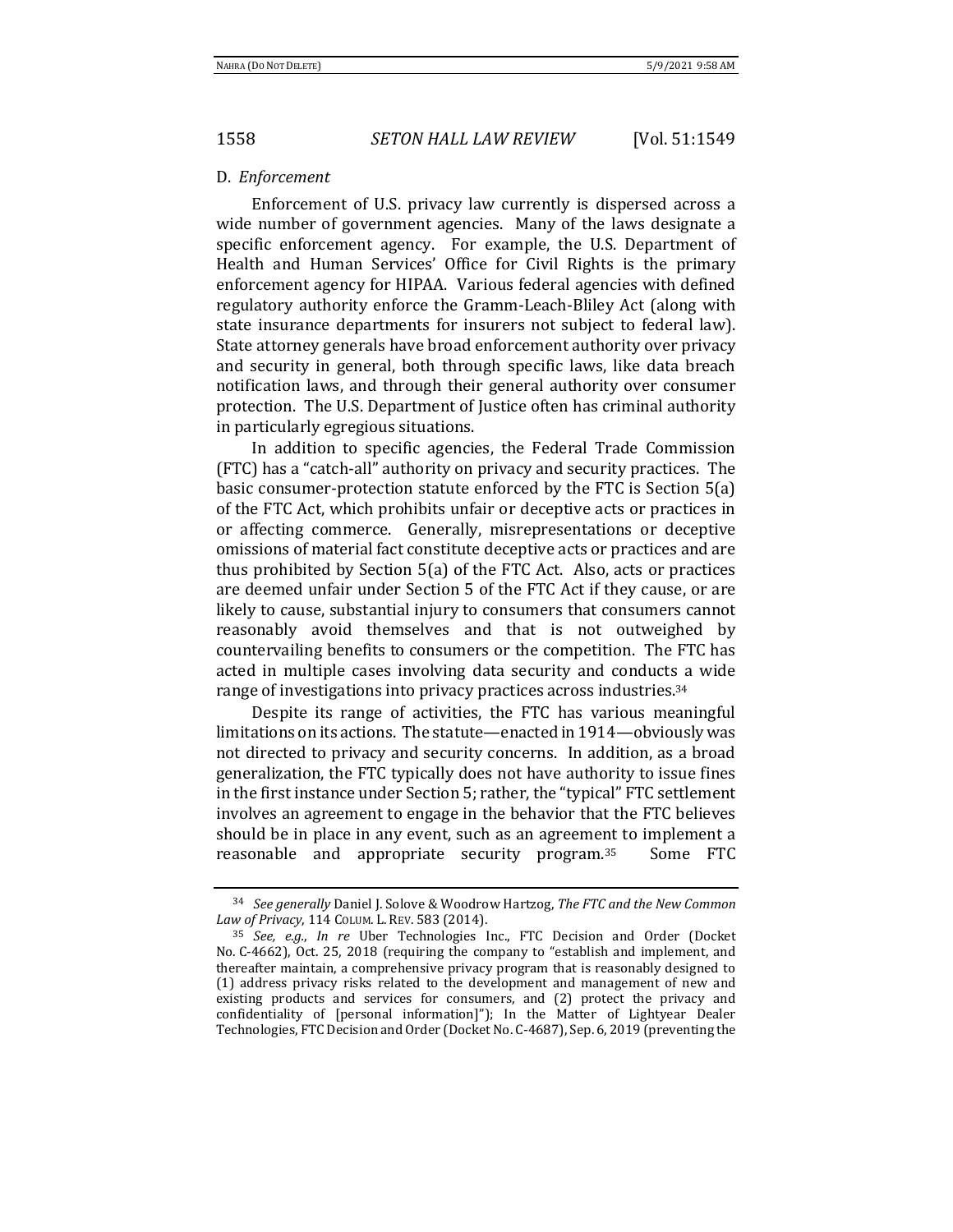Commissioners—particularly (now former) Commissioner Chopra and Commissioner Slaughter—have been advocating for more aggressive action by the FTC.36 Others believe that the FTC can only engage in "appropriate" enforcement activities—consistent with a broader view of privacy enforcement—with legislative changes from Congress.<sup>37</sup> Some—in Congress and elsewhere—believe that the FTC should be replaced as the primary privacy and security regulator with a specific agency for that purpose, modeled on the data protection agencies in Europe.<sup>38</sup>

#### E. *Scope of Individual Rights*

Both GDPR and the CCPA have introduced a wider vision of individual rights that should apply to personal data, including the right to access, the right to correct, the right to amend, even the right to delete. GDPR incorporates individual rights as a supplement to the core controls on how an entity can use and disclose (or "process" personal data to use GDPR language), while CCPA's focus is almost entirely on these individual rights. Individual rights are also important under the HIPAA rules—although not frequently exercised by individuals. Particular attention has been paid to the HIPAA access right in recent years, both in policy debates and in enforcement.39 CCPA adds a new

<sup>37</sup> Chris J. Hoofnagle, Woodrow Hartzog & Chris J. Solove, *The FTC Can Rise to the Privacy Challenge, But Not Without Help from Congress*, THE BROOKINGS INST. (AUG. 8, 2019), https://www.brookings.edu/blog/techtank/2019/08/08/the-ftc-can-rise-tothe-privacy-challenge-but-not-without-help-from-congress/.

<sup>38</sup> *See, e.g.*, Press Release, Sen. Kirsten Gillibrand, Confronting a Data Privacy Crisis, Gillibrand Announces Landmark Legislation to Create a Data Protection Agency (Feb. 13, 2020) (on file with author).

company from selling, sharing, collecting or maintaining personal information unless it "establishes and implements, and thereafter maintains, a comprehensive information security program ... that protects the security, confidentiality, and integrity of such [information]").

<sup>36</sup> *See, e.g.*, Fed. Trade Comm'n, Dissenting Statement of Comm'r Rohit Chopra Regarding Zoom Video Communications, Inc., Commission File No. 1923167 (Nov. 6, 2020); Fed. Trade Comm'n, Joint Statement of Comm'r Rohit Chopra and Comm'r Rebecca Kelly Slaughter Concurring in Part, Dissenting in Part *Regarding In the Matter of Flo Health, Inc*., Commission File No. 1923133 (Jan. 13, 2021); Feb. Trade Comm'n, Statement of Comm'r Rohit Chopra regarding *In re Everalbum and Paravision*, Commission File No. 1923172 (Jan.8, 2021); and Fed. Trade Comm'n, Statement of Comm'r Rohit Chopra Joined by Comm'r Rebecca Kelly Slaughter Regarding *In the Matter of Tapjoy, Inc*., Commission File No. 1723092 (Jan. 7, 2021).

<sup>39</sup> The "interoperability" rules of the 21st Century Cures Act are designed to facilitate an individual's right to access their health information. Press Release, HHS Press Office, HHS Finalizes Historic Rules to Provide Patients More Control of Their Health Data (March 9, 2020) (on file with author). The recent NRPM under the HIPAA rules also focused on expanding and clarifying this access right. *See* Kirk J. Nahra, *The New HIPAA NPRM—The Latest and Greatest in the Evolution of the HIPAA Privacy Rule*,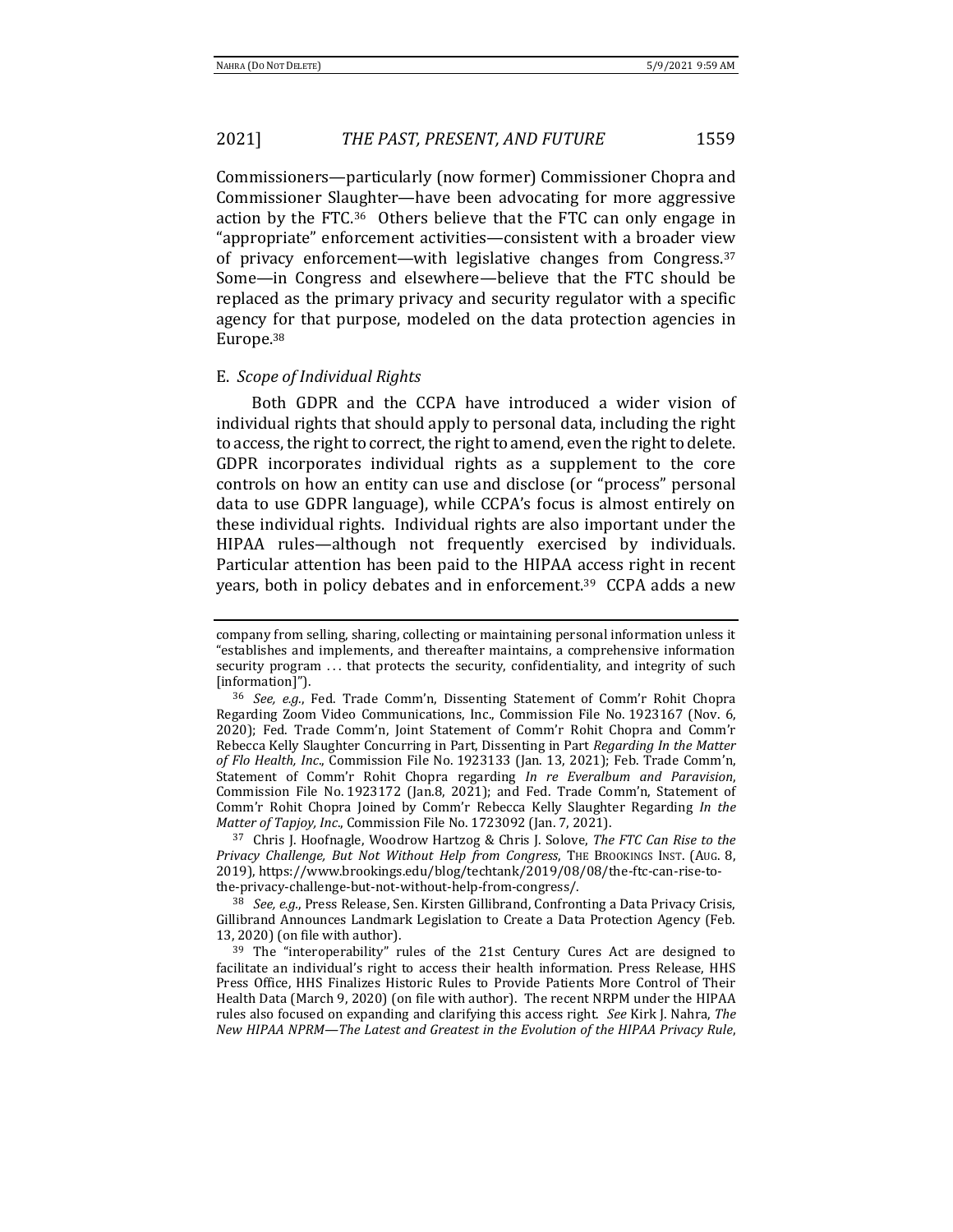right—the right to opt-out of the sale of personal data—which has created meaningful compliance complications along with the benefits to individuals. At the same time, this may have inadvertently threatened certain programs, such as loyalty programs that often provide certain direct benefits to consumers.

## F. *Permitted Disclosures vs. Areas Where Permission from Consumers is Needed*

Another key issue involves the underlying rules for how a covered company can use and disclose the personal data that will be subject to a law. Today, in most settings in the U.S., the core approach is that where a privacy notice discloses a particular kind of use or disclosure, that use or disclosure is permitted consistent with the "notice and choice" framework. There are some exceptions, but this rule governs most personal data today in most settings, particularly in sectors unregulated by existing sector laws. By comparison, GDPR imposes specific obligations on companies before personal data can be processed. The HIPAA rules do the same, creating areas where data can be disclosed with relative ease (related to "treatment," "payment," and "health care operations" as defined by the HIPAA Privacy Rule), where use and disclosure are permitted for public policy reasons. For all other purposes, HIPAA requires individual authorization.<sup>40</sup>

The HIPAA approach—which focuses on the "context" of how data is collected, used, and disclosed—represents a useful approach.41 It is particularly effective for the health care industry, where appropriate balances are needed to accomplish a broad variety of goals in addition to protecting privacy rights. The challenge going forward—if Congress chooses to define these appropriate uses and disclosures rather than rely primarily on notice and choice—is how to define the appropriate context for all industries and all purposes. Describing what is "typical" or "normal" or "expected" for health care financial services may be much easier than crafting what addresses retail, social media, education, employment, and the broad, and perhaps unlimited, range of other categories of users of personal data.

AM. HEALTH L. ASS'N HEALTH L. WEEKLY (December 18, 2020). In recent years, the HHS Office for Civil Rights has engaged in a significant series of enforcement matters related to the right to access. *See* Press Release, HHS Press Office, OCR Settles Fourteenth Investigation in HIPAA Right of Access Initiative (Jan. 12, 2021) (on file with author).

<sup>40</sup> 45 C.F.R. § 164.506 (2013).

<sup>41</sup> Kirk J. Nahra & Lydia Lichlyter, *Federal Privacy Legislation Should Be Context-Sensitive*, LAW360 (February 27, 2020).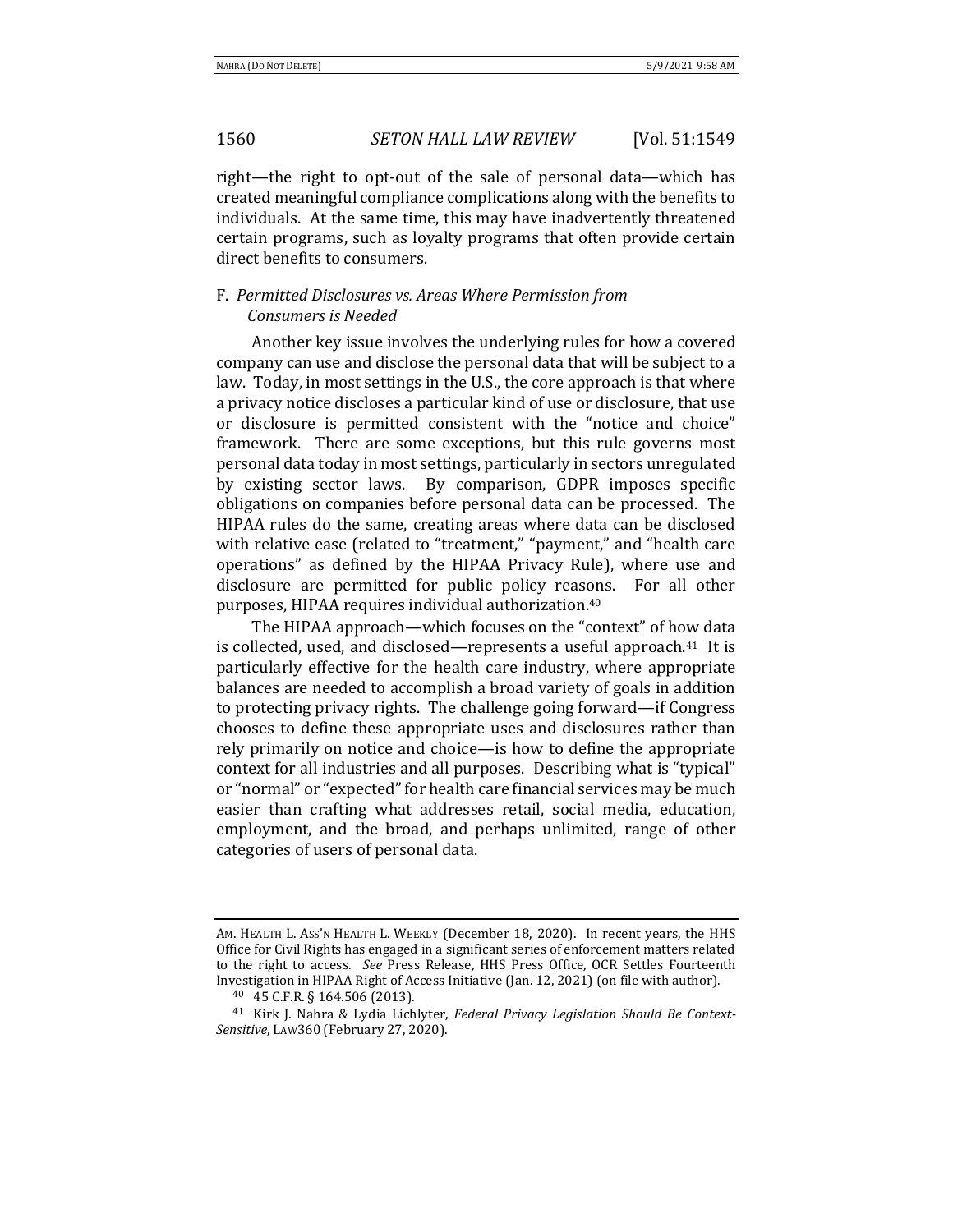#### G. *Scope of Personal Data*

The concept of "personal data" has evolved significantly during the modern era of privacy. Moving beyond concerns primarily for addresses and contact information, internet profile data became critical for the blossoming online advertising industry. Personal devices moved these identifiers from a desktop environment to a variety of additional situations. The Internet of Things developed all kinds of new information that might be associated with an individual or connected to a specific person's activity, even if the identity of that person was not known to the advertiser.

Today, laws such as CCPA and GDPR define personal information in very broad ways, intending to "future proof" these definitions as technology evolves (for example, the CCPA includes as personal information "olfactory" information, which in my experience is not yet used as a personal identifier, but certainly could be in the future). Separate from this identification aspect, there also are key questions on the scope of categories of individuals who would be protected by such a law. GDPR applies to all individuals. CCPA excludes (for the most part) data about employees and personal data about individuals that are obtained in a business-to-business setting (e.g., company A has the email and phone number of an employee of company B because of business dealings between company A and company B). Will a federal privacy law include these categories of individuals?

## H. *Special Protection for "Sensitive" Data (and How is That Defined)*

Some privacy laws provide special protection for particular categories of data, usually identified as "sensitive" data categories. Will the U.S. privacy law identify particular categories of data that are worthy of special protection? The EU identifies certain data categories as "sensitive," including certain data elements not necessarily given any special consideration in the U.S. (e.g., racial or ethnic origin, political opinions, religious or philosophical beliefs, trade union membership, or data concerning a natural person's sex life or sexual orientation). State data breach notification laws identify particular categories of data that justify data breach notification (such as a Social Security Number). The HIPAA rules generally treat all health information at the same level of sensitivity—meaning that not only is your address protected in the same way as your medical information, but information about foot surgery receives the same level of protection as information about your mental health or HIV status. It is clear that what is sensitive in some contexts, or to some people or in some countries, is not always sensitive.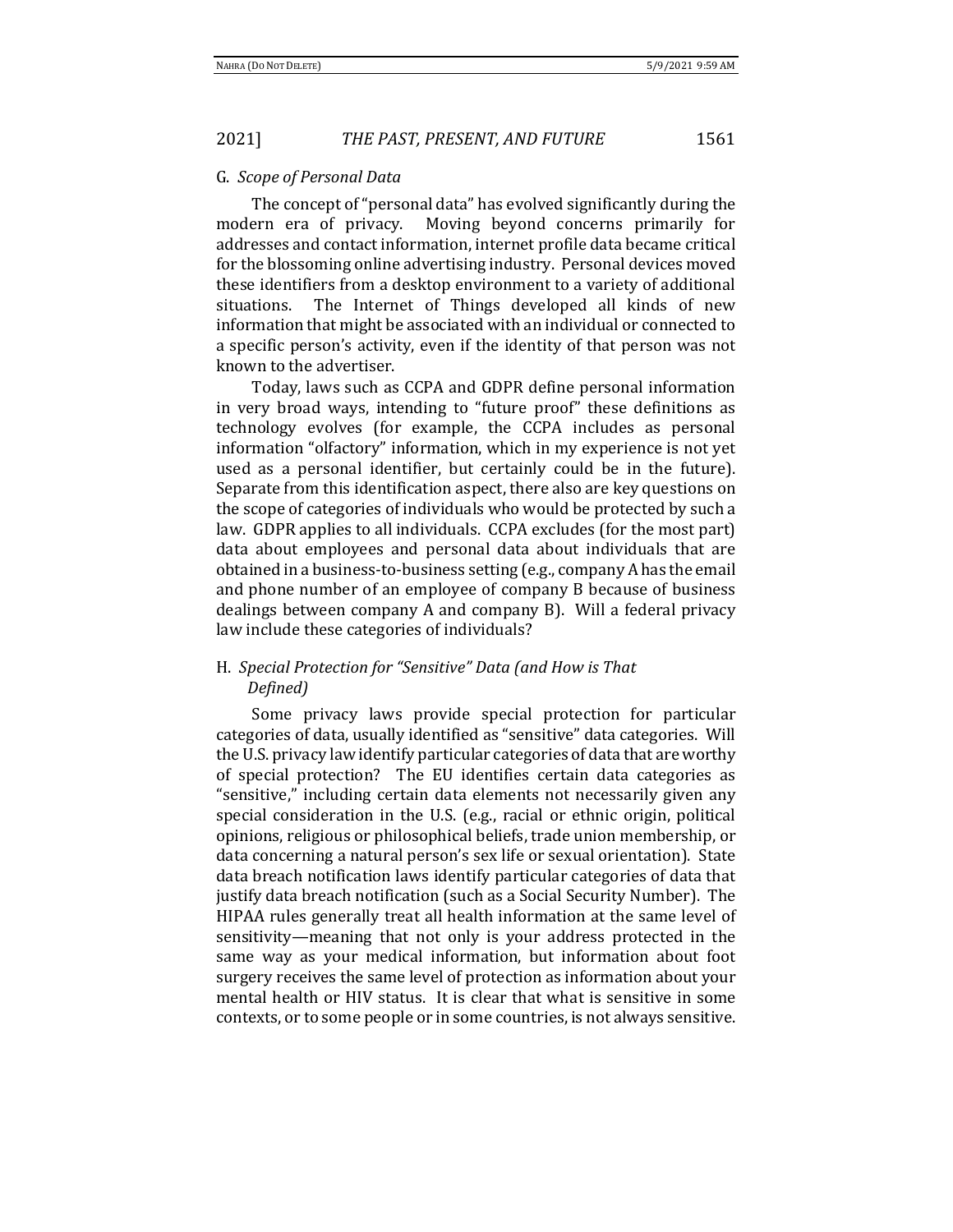Information that a patient went to a general practice physician may not be sensitive, but any indication of a visit to a psychiatrist might be. Accordingly, identifying these categories of data, defining them in useful and practical ways, and then identifying what additional protections will be given to this data is a significant challenge.

### I. *Intention Toward International Principles*

Conceptually, one of the driving forces behind a U.S. national law involves international comity issues. Many privacy laws in other countries outside the U.S. impose obligations and restrictions on the transfer of personal data out of those countries. Some countries impose "data localization" requirements that prohibit this data from leaving the country. Other international frameworks (e.g., the European Union) permit transfers, but only to countries with "adequate safeguards"—of which the U.S. currently is not one.<sup>42</sup> So, will a U.S. law reach a sufficiently high level of personal data protection that it will meet these international standards?

#### J. *Discrimination/Artificial Intelligence/Algorithms/Big Data*

There has been enormous attention paid in recent years to the potentially discriminatory impact of big data analytics and the use of artificial intelligence. Many of these concerns involve potential or perceived adverse impacts based on "neutral" algorithms, and the increasing recognition of risks in the development of these algorithms.<sup>43</sup> A key question in the U.S. national debate is whether these discrimination principles will be addressed in a national privacy law. Personal data—although not always identifiable to an individual—is essential to the development of these algorithms. At the same time, at least in the U.S., these risks typically have been addressed in the context of "civil rights" laws or other substantive provisions (regulating insurance, financial services, housing, and the like) rather than through privacy laws. Will the drafters of a national privacy law try to tackle this

<sup>42</sup> This data transfer element is creating enormous contemporary concerns today, with mechanisms for appropriate data transfer from Europe to the U.S. dwindling rapidly in the wake of the Schrems II decision in the summer of 2020. *See, e.g.*, Joshua P. Meltzer, *The Court of Justice of the European Union in Schrems II: The Impact of GDPR on Data Flows and National Security*, THE BROOKINGS INST. (August 5, 2020), https://www.brookings.edu/research/the-court-of-justice-of-the-european-union-inschrems-ii-the-impact-of-gdpr-on-data-flows-and-national-security; Kenneth Propp & Peter Swire, *Geopolitical Implications of the European Court's Schrems II Decision*, LAWFARE (July 17, 2020), https://www.lawfareblog.com/geopolitical-implicationseuropean-courts-schrems-ii-decision.

<sup>43</sup> *See, e.g.*, EXEC. OFFICE OF THE PRESIDENT, BIG DATA: SEIZING OPPORTUNITIES, PRESERVING VALUES (2015).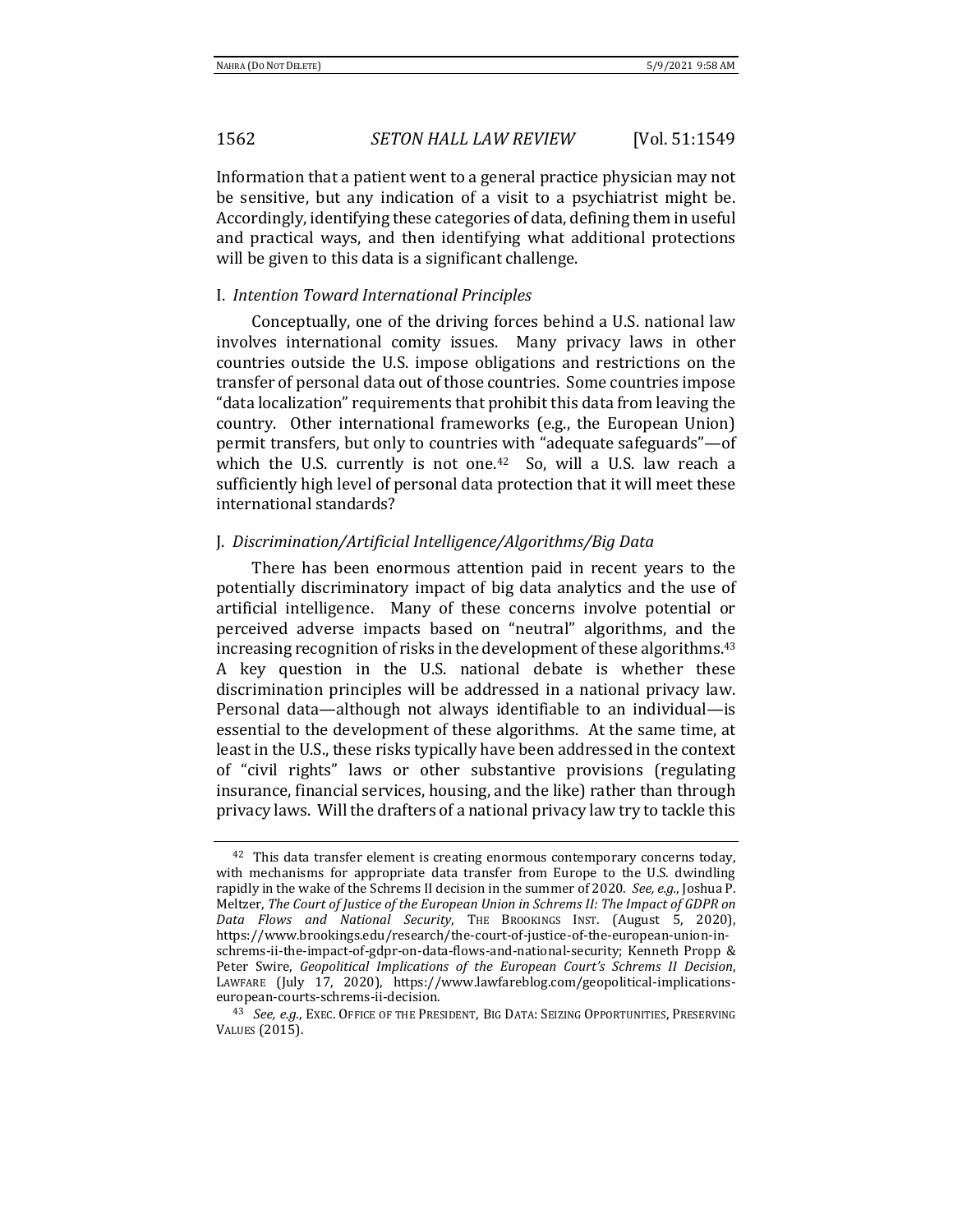issue in the privacy law? Addressing issues raised by these questions are critical to the future of U.S. law—but including them in a privacy law may be both unnecessary and create enormous new complications for an already complicated set of core privacy issues.

## K. *Data Security Issues*

There have been separate efforts for several years to pass a national law addressing data security requirements. Some of these efforts preceded the current privacy debate (and moved further in the legislative process than privacy has done to date), but these efforts at a national standard for data security did not pass. Will they resurface in a national privacy law?

## L. *Data Breach Notification*

Similarly, there were efforts to pass a national law related to data breach notification. In part, this effort was driven by a number of states that—at the time—did not have state versions. Now every state has a data breach notification law. A national law would only be useful at this point if it were to standardize the approach for data breach notification by creating a national standard and preempting the fifty different state laws.

### VI. CONCLUSION

Privacy law is now a primary area of activity across the legal structure. It is an essential skill for law students.<sup>44</sup> It is creating tremendous professional opportunities for law students and lawyers across the country and around the world. Privacy law also is at the forefront of a broad variety of public policy debates, ranging from the development of artificial intelligence and algorithms to facial recognition and the role of social media in our political process. Data is the engine that is driving commerce around the world—so much so that data practices of large tech companies are now leading Congress and others to investigate technology companies for antitrust violations based on their data activities. The Internet of Things is leading a wide range of industries to now view data gathering and analytics as a primary mode of behavior, from car companies to refrigerators to smart speakers and even sex toys. We are engaged in a broad national debate over these privacy issues, and privacy lawyers will be following this debate carefully as it inches forward toward a U.S. national privacy law.

<sup>44</sup> Kirk J. Nahra, *Privacy Law and the First-Year Law School Curriculum*, 23 GREEN BAG 2D 21, 22 (Autumn 2019).